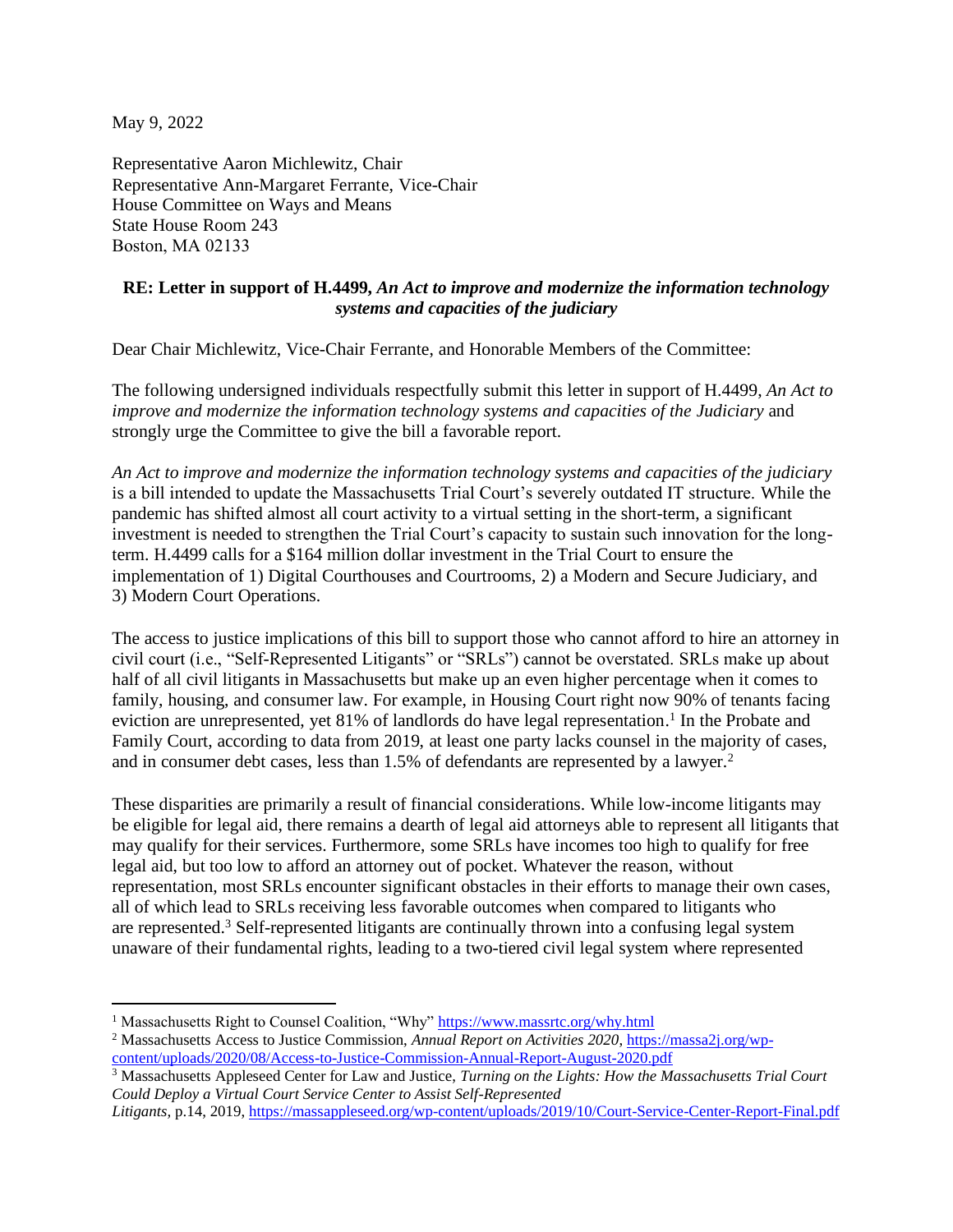litigants receive favorable outcomes or at least fair treatment while those without representation cannot navigate the complexity of court processes, let alone exercise their legal rights.<sup>4</sup>

The technological updates H.4499 prescribes under the category of "digital courthouses and courtrooms" could serve to significantly support SRLs and other low-income litigants navigating the court system on their own. These provisions of the bill would provide all court users with electronic access to their case information and the ability to file documents, forms, and evidence online using a tool the court intends to build called an "Access to Justice Portal" ("A2J Portal.") As envisioned by the courts, this A2J Portal will allow SRLs to prepare for their hearing either at home or at work, rather than being forced to visit the court in person, which often requires taking time off work or coordinating childcare. This tool could also streamline SRLs access to resources like self-help videos and guided interviews (interactive web surveys that automatically populate complicated court forms) and allow SRLs to digitally chat with court staff to answer questions they may have. An Access to Justice Portal would allow the Trial Court to centralize and expand existing self-help resources and support SRLs in an unprecedented way.

In addition, the "digital courthouses and courtrooms" section of the bill mandates the implementation of free Wi-Fi for all court users. Usage of cellphones has recently been allowed within all courthouses in Massachusetts, and with the help of this legislation SRLs would be able to 1) send and receive messages to friends, family, or their workplace while in court, 2) research legal terms or obtain other legal information, and 3) access potential evidence stored online, all without paying cellular data changes while at the courthouse.

Two other exciting access to justice initiatives would also be funded through this section of the bill. First, a remote video interpreting system would be instituted, allowing for increased speed, efficacy, and capacity that would greatly benefit limited English proficient court users. This system would allow interpreters in remote locations to provide language services all across the state, eliminating what are currently hours-long delays as interpreters travel between multiple jurisdictions. Second, funds would be allocated for digital signage across all courthouses, to help users physically navigate what are often unintuitive buildings. Similar to the digital signage that exists at airports, these advancements would include screens with a map of the court and the cases on the docket for the day and associated courtroom, and could be presented in multiple languages.

Too many litigants in Massachusetts are forced to navigate our complicated legal system alone. Without key information about their rights throughout this process, SRLs are unable to receive fair and equitable access to justice, and the Commonwealth will continue to allow grave miscarriages of justice to occur. H.4499 represents an opportunity to substantially address this disparity by bringing accessible and interactive self-help resources and increased language access services directly to SRLs. By funding these essential technological improvements, the legislature will significantly increase access to justice within the Commonwealth. For all of these reasons, the undersigned individuals strongly urge you to issue a favorable report for H.4499.

Respectfully submitted,

<sup>4</sup> Ibid., 11.